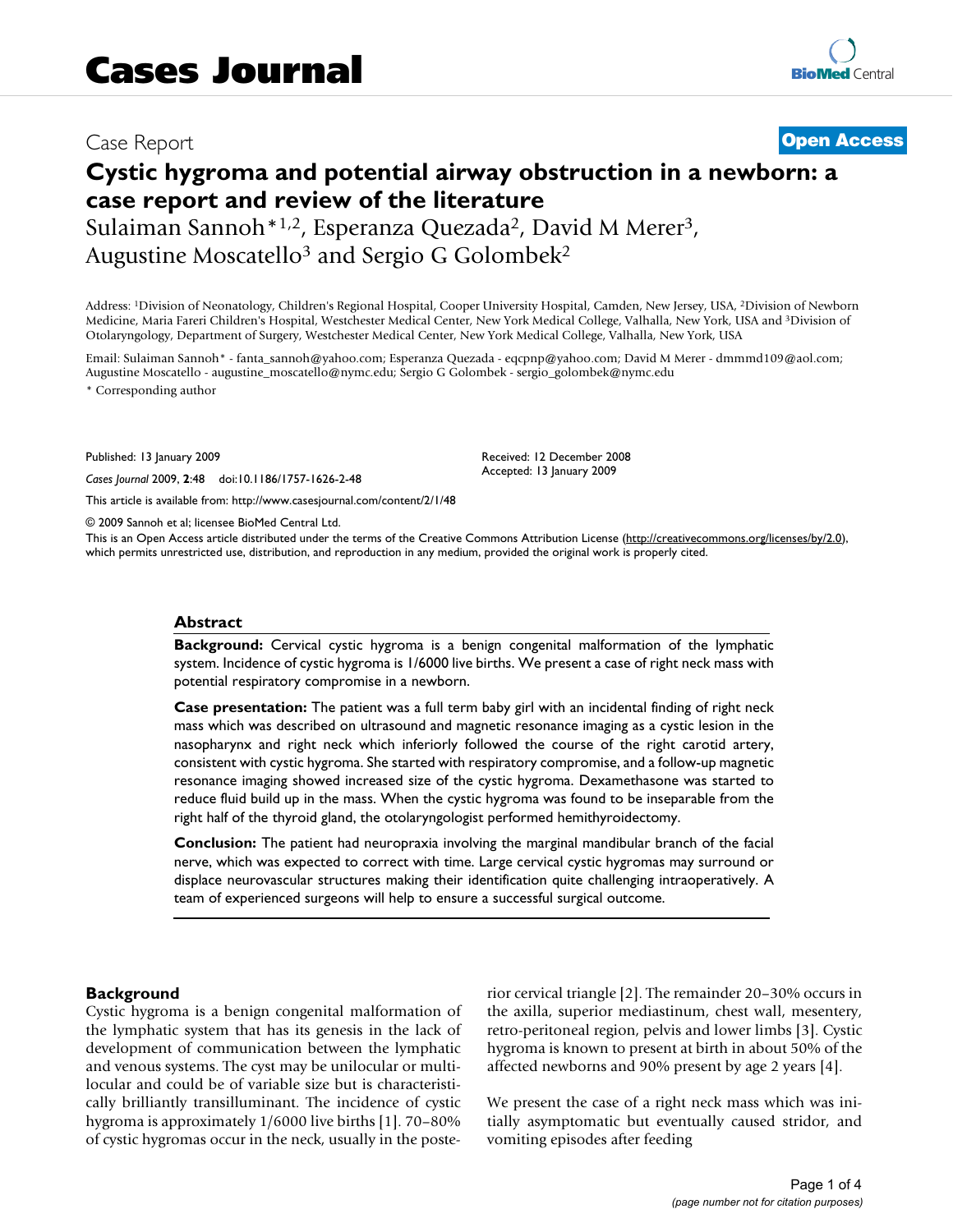### **Case report**

A 3.3 kg full term African American female infant was delivered at a community hospital by cesarean section secondary to fetal bradycardia and suspected macrosomia to 37 years old G8P5 mother. The pregnancy was complicated by gestational diabetes mellitus and pregnancyinduced hypertension. Apgars were 8 and 9 at 1 and 5 minutes respectively. No neck mass was reported on prenatal ultrasound. The lack of maternal fetal medicine specialists at the community hospital might explain the quality of prenatal ultrasound. In the well baby nursery at the community hospital a right neck mass was noted. Due to history of spitting on regular infant formula, soy-based formula was started, but without improvement. She was transferred to the Regional Neonatal Center for further evaluation and management of the neck mass.

The baby was on room air for 1 week when she developed stridor. The neck mass had increased in size and a Pediatric ENT consult was obtained. An MRI demonstrated "a cystic lesion in the nasopharynx and right neck which inferiorly followed the course of the right carotid artery probably consistent with cystic hygroma" [fig. 1]. The mass continued to increase in size so a follow-up MRI and MRA were done. MRI showed increase in size of right posterior retropharyngeal to right neck cystic mass measuring 4.1 cm and displacing the trachea and oropharynx to the left and the right carotid artery posteriorly and laterally [fig. 2]. MRA showed the right common carotid artery displaced posteriorly and laterally without definite hemodynamic stenosis. But it is possible that neurovascular and respiratory structures of the neck were compressed during labor to cause fetal bradycardia. Carotid duplex ultrasound was recommended, which was severely limited due to displacement of vessels, presence of the mass and small size of the neck. To reduce fluid build up in the neck mass, the patient was started on 0.1 mg/kg of dexamethasone every 6 hours after the first MRI. She was later intubated for stridor and concern of potential airway obstruction. A team of pediatric otolaryngologists and pediatric surgeons was assembled to address the mass. The otolaryngologist decided to approach the mass via a cervical incision. Imaging studies demonstrated that the mass extended inferiorly to the aortic arch and a sternostomy had been planned. Intraoperatively the mass was found to be limited to the neck, so a sternostomy was not necessary. A hemithyroidectomy was required when the cystic hygroma was found to be inseparable from the right half of the thyroid. Dexamethasone was tapered over 2 weeks. She was observed for 24 hrs after the steroid taper. Endocrinology was consulted after the hemithyroidectomy. Initial thyroid function tests were normal except for mildly elevated T4 [13.9 μg/dL]. PTH was also normal [50.8 pg/ L]. Genetics was consulted and chromosomal analysis showed 46 XX. The patient was noticed postoperatively to have a weakness of the right lower lip, consistent with neuropraxia involving the marginal mandibular branch of



MRI of right sided neck cystic hygroma with shift of neck structure to the left

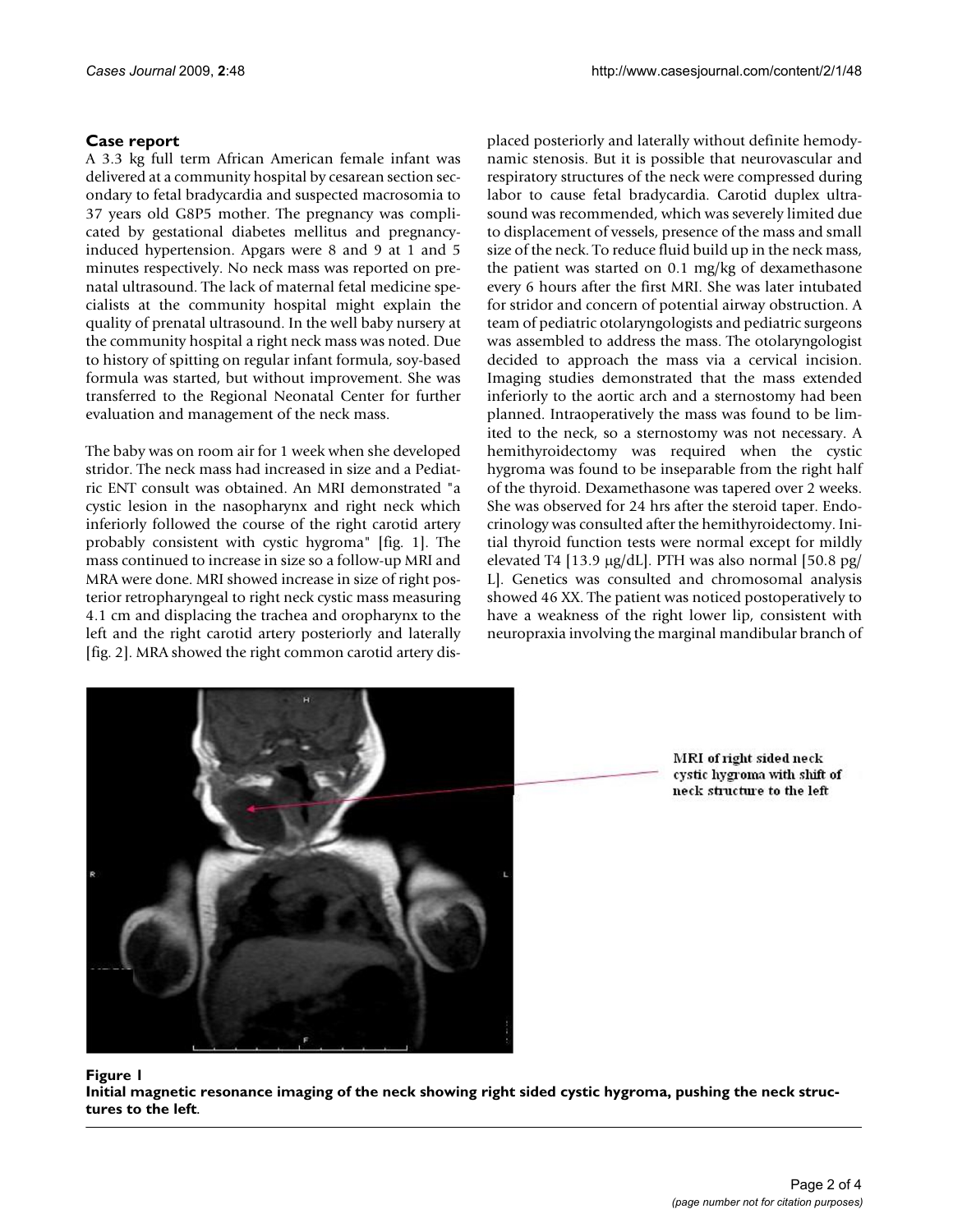

MRI of the ineck with increase in size of the cystic hygroma and further compression of the neck structures

Follow-up magnetic resonance imaging of ne structures of the neck **Figure 2** ck showing increase in size of the cystic hygroma with further compression of the **Follow-up magnetic resonance imaging of neck showing increase in size of the cystic hygroma with further compression of the structures of the neck**.

the facial nerve. This deficit is expected to correct with time.

### **Discussion**

We report an unusual case of neonatal neck mass. The mass was investigated with ultrasound, MRI/MRA and found to be a cystic hygroma of the neck and mediastinum. Cervical cystic hygromas or lymphangiomas are believed to occur as a result of the failure of establishment of appropriate connection to the normally present lymphatic channels. They are usually encountered at birth or in early infancy. Very few hygromas extend into the mediastinum [5]. Lymphangiomas may be divided histologically into two major groups based on the depth and the size of abnormal lymph vessels. The superficial ones are called lymphangioma circumscriptum. The more deep seated ones are cavernous lymphangioma or cystic hygroma [6]. Cystic hygromas are deeply seated in areas of areola or loose connective tissues. They appear early in life as large soft-tissue mass on the axilla, neck or groin. They are soft, vary in size and shape, and tend to grow extensively if not surgically excised. They are multilocular cysts filled with clear or yellow lymph fluid [7]. Usually cystic hygromas are diagnosed clinically with large size, location and translucence. Although cystic hygromas tend to enlarge progressively over months a relatively rapid increase in size has also been described [8]. Cystic hygromas may be associated with Turner syndrome, Noonan syndrome, trisomies, fetal alcohol syndrome, chromosomal aneuploidy, cardiac anomalies and fetal hydrops [9]. The management of lymphagiomas including cystic hygromas is preferably surgical, although a careful "wait and see" policy may be indicated in few asymptomatic cases, as spontaneous regression has been reported [10]. Indications for surgery in pediatric cases include significant cosmetic deformity, obstructive symptoms, bleeding and recurrent infections. Other treatment modalities include aspiration, radiation, and injection of sclerosing agents, in particular the agent OK-432, derived from a strain of streptococcus pyogenes, which has been used successfully, especially in macrocystic lymphangiomas and in patients who are at increased anesthetic risk [11]. It is not uncommon for infants to develop neural paresis or paraylsis after excision of massive cervical lymphangiomas. These congenital abnormalities tend to distort normal anatomy. They may surround or displace neurovascular structures making their identification quite challenging intraoperatively. A team of experienced surgeons from varying fields including Otolaryngology, Cardiothoracic and Pediatric Surgery will help to ensure a